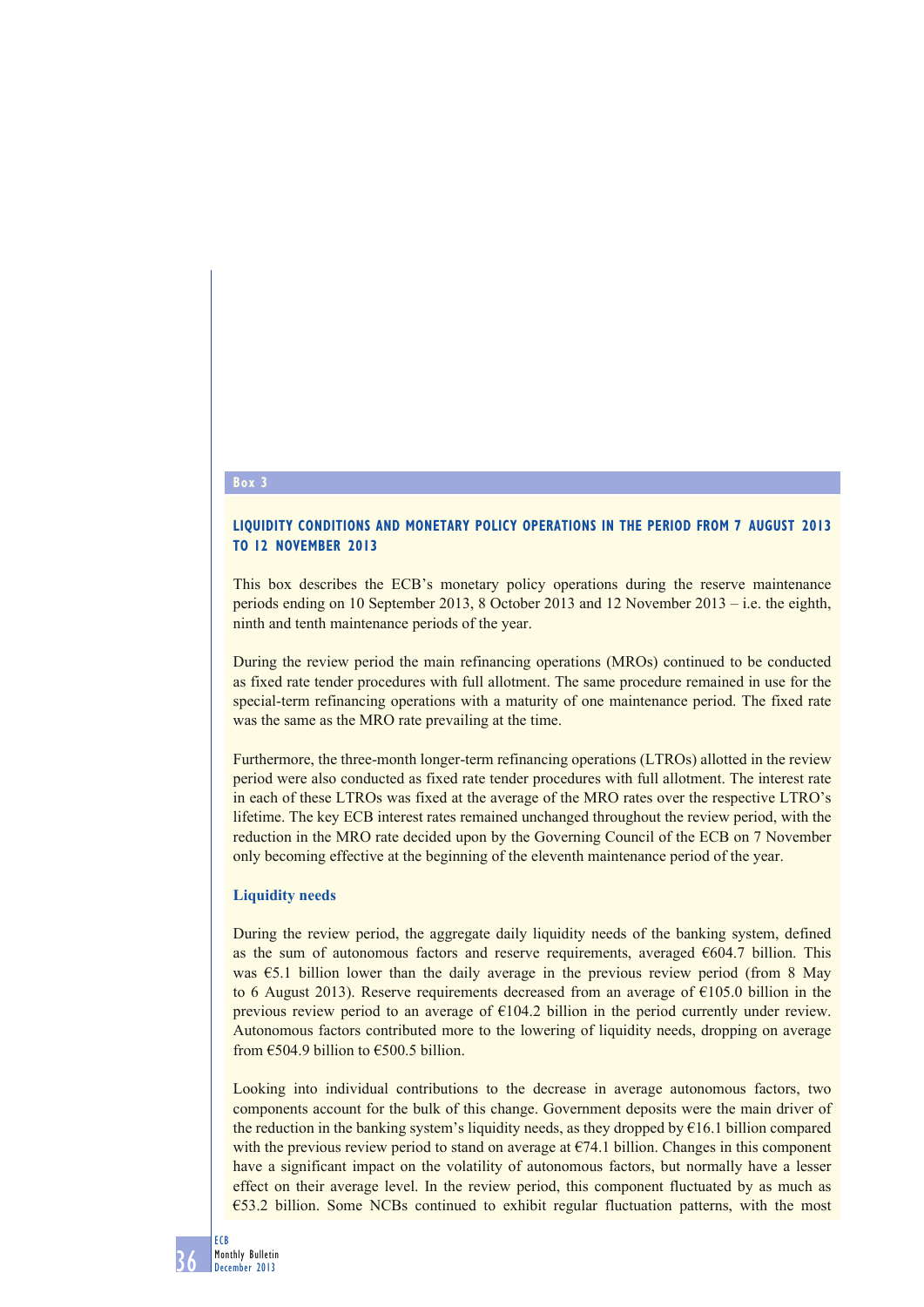### **ECONOMIC AND MONETARY DEVELOPMENTS**

Monetary and financial developments

significant variations coming from the Banca d'Italia. Such fluctuations usually reflect monthly tax collection activities (between the 19th and 23rd day of each month) and the payment of salaries, pensions and social benefits (around the 1st day of each month).<sup>1</sup>

The effect of these changes was partially offset by an increase in banknotes in circulation, from  $\epsilon$ 909.8 billion on average in the previous review period to €919.8 billion on average in this review period, although the pace of this increase  $(+\epsilon)$ 10 billion) was slower than that observed between the preceding two review periods  $(+\epsilon)$ 16 billion). This decrease in pace can be partially explained by the seasonal demand for banknotes over the summer period due to tourism activities.

Daily current account holdings in excess of reserve requirements averaged €158.0 billion during the period under review, down from  $€181.6$  billion in the previous review period. In more detail, the decline is in line with the steady



downward trend in excess reserves recorded since early 2013: average excess reserves declined from  $\epsilon$ 169.6 billion in the eighth maintenance period to  $\epsilon$ 164.7 billion and  $\epsilon$ 141.1 billion in the ninth and tenth maintenance periods respectively. This drop, as well as the drop in the average net usage of the deposit facility (see Chart B), is largely linked to the ongoing repayments of the three-year LTROs and to an overall reduction in outstanding liquidity, as described in the following subsection.

# **Liquidity supply**

The average amount of liquidity provided through open market operations continued to decline, from  $\epsilon$ 879.4 billion during the previous review period to  $\epsilon$ 826.2 billion. Tender operations<sup>2</sup> provided an average of  $\epsilon$ 578.2 billion, marking a decline of  $\epsilon$ 43.8 billion. The liquidity provided through the weekly MROs stood on average at  $\epsilon$ 94.7 billion, constituting a fall of  $\epsilon$ 10.3 billion compared with the previous review period, which resulted from a steady decline in the amounts allotted each week.

During the review period, LTROs with a duration of three months and special-term refinancing operations with a duration of one maintenance period contributed a daily average of  $\epsilon$ 21.8 billion to the liquidity supply. This constituted a decline, in continuation of the trend seen since the beginning of the year, when these refinancing operations together contributed on average

1 For further details, see the article entitled "The Eurosystem's experience with forecasting autonomous factors and excess reserves", *Monthly Bulletin*, ECB, January 2008.

2 Tender operations include main refinancing operations, longer-term refinancing operations and fine-tuning operations (both liquidityproviding and liquidity-absorbing).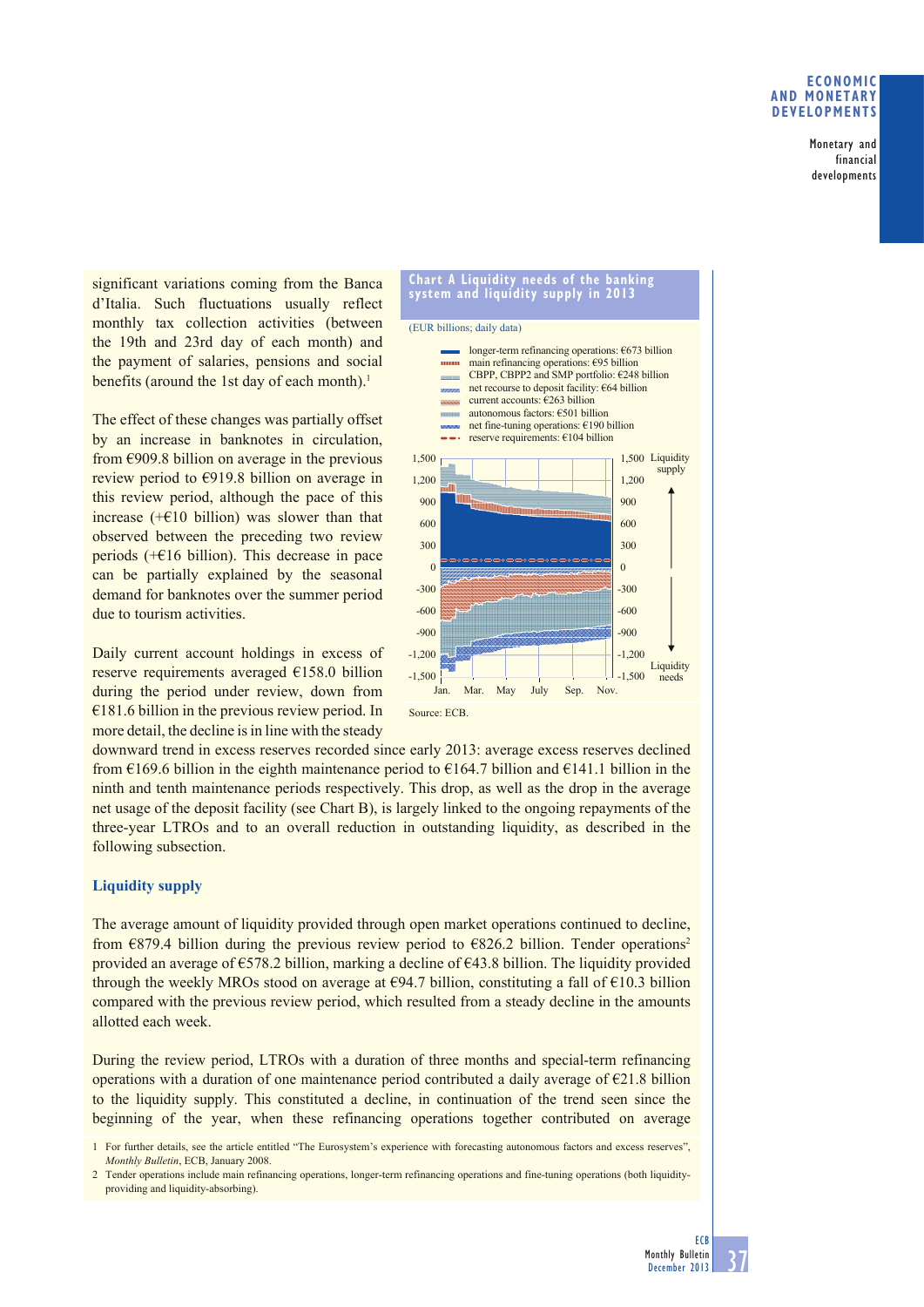$€43.8$  billion daily. The three-year LTROs provided on average  $€651.5$  billion daily during the review period. Counterparties repaid  $\epsilon$ 54.7 billion in the course of the period, with the total of the weekly repayments standing at  $\epsilon$ 8.5 billion in the eighth maintenance period and notably increasing in the ninth and tenth maintenance periods, standing at  $\epsilon$ 20.1 billion and  $\epsilon$ 26.1 billion respectively.

The combined outstanding amount of securities held for monetary policy purposes – i.e. those acquired through the first and second covered bond purchase programmes (the CBPP and CBPP2) and through the Securities Markets Programme (SMP) – stood on average at €248 billion, marking a decrease of €9.3 billion.

The outstanding amount of securities purchased under the CBPP, which was completed in June 2010, stood at  $642.0$  billion at the end of the review period,  $62.1$  billion lower than in the previous review period, on account of maturing securities. Outstanding amounts under CBPP2, which ended on 31 October 2012, totalled  $\epsilon$ 15.5 billion, while  $\epsilon$ 0.3 billion of securities matured. The outstanding value of the SMP decreased by  $68.5$  billion during the review period, reflecting maturing securities in the portfolio, and resulting in an outstanding amount of  $\epsilon$ 184.1 billion at the end of the review period. The weekly liquidity-absorbing fine-tuning operations successfully neutralised the liquidity injected through the SMP.

### **Excess liquidity**

Excess liquidity continued to decline, standing on average at  $E221.5$  billion in the period under review, compared with  $\epsilon$ 269.5 billion in the previous review period. At the same time, it remained volatile within the review period, ranging between  $\epsilon$ 263.4 billion (20 August) and €157.2 billion (30 and 31 October). As described above, the main drivers were fluctuations in



38 Monthly Bulletin December 2013